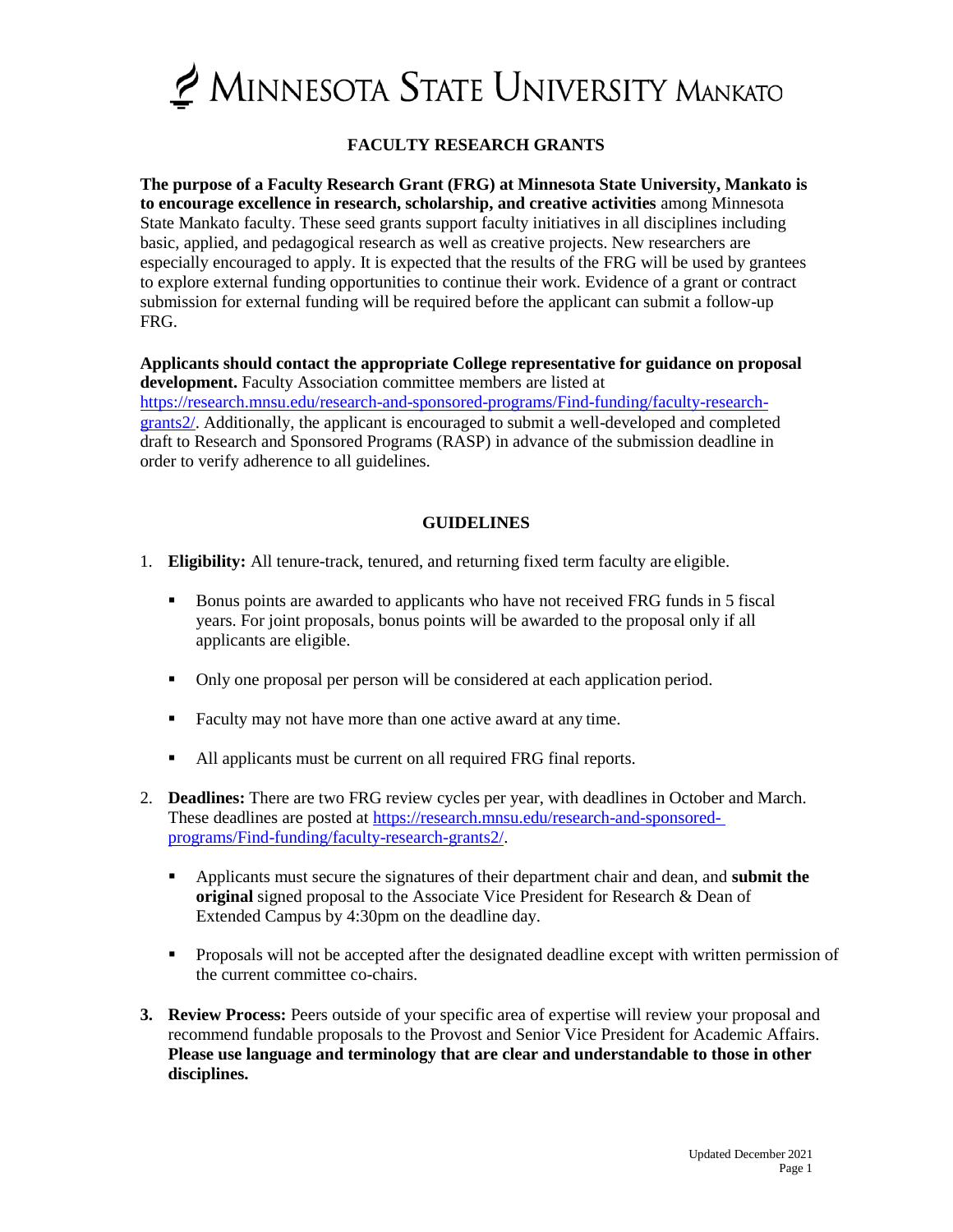- Applicants can ask the Office of Research and Sponsored Programs to review their FRG proposal **prior to the final chair/dean signatures being obtained**.
- The committee meets within three weeks of the proposal deadline and attempts to make its recommendation to the Provost and Senior Vice President for Academic Affairs within five weeks of the deadline.
- **4. Format:** Each proposal must contain all elements specified in the Required Format. **Please use the headings provided in this section and present information in the order provided.**
- 5. **Review Board Approval:** Prior to release of funds, research involving human subjects or laboratory animals **must** be approved by the Institutional Review Board or the Institutional Animal Care and Use Committee (IACUC). IRB guidelines and forms are available at [http://grad.mnsu.edu/irb/. I](http://grad.mnsu.edu/irb/)ACUC information is available at [http://grad.mnsu.edu/research/iacuc/.](http://grad.mnsu.edu/research/iacuc/)
- 6. **Award Information:** The maximum award per proposal (whether from an individual or a group) will be \$5,000. Faculty may not have more than one active award at any time.
	- All publications (including programs or advertisements for creative projects) must acknowledge support from Minnesota State Mankato.
	- If monetary gains (e.g., royalties, licensing fees) are realized as a consequence of the grant, the faculty member may be asked to reimburse Minnesota State Mankato up to the amount of the grant.
	- Funds must be spent by the corresponding timeframe listed below: Fall awards – by December 30 of the following calendar year Spring awards – by June 30 of the following calendar year One no-cost extension may be requested from the Office of Research and Sponsored Programs, for a period of up to 12 months.
	- Grant recipients must set up the new grant account within three (3) months of being awarded, unless there is an exception allowed with (written) permission of the current committee cochairs.
	- Unexpended funds will revert to the research account for reallocation. If a grantee does not plan to use the funds, he/she should notify the Office of Research and Sponsored Programs as soon as possible.
	- A final written report must be submitted to the Office of Research and Sponsored Programs (RASP) no later than 90 days following the project period. Electronic submission is welcome. **Grantees should include a section specific to the outcomes of the seed funding: the resulting dissemination, submissions for external funding, etc**. The RASP Director, in consultation with the Committee chairs as needed, is responsible for reviewing and approving these reports. Grant recipients will not be eligible for future grants until the final report is *received and acknowledged*.
	- Copies of manuscripts or abstracts, based on the research published or submitted for publication, should be submitted with the final report. For a creative work, a program or publicity for an exhibition, reading, or performance should be included.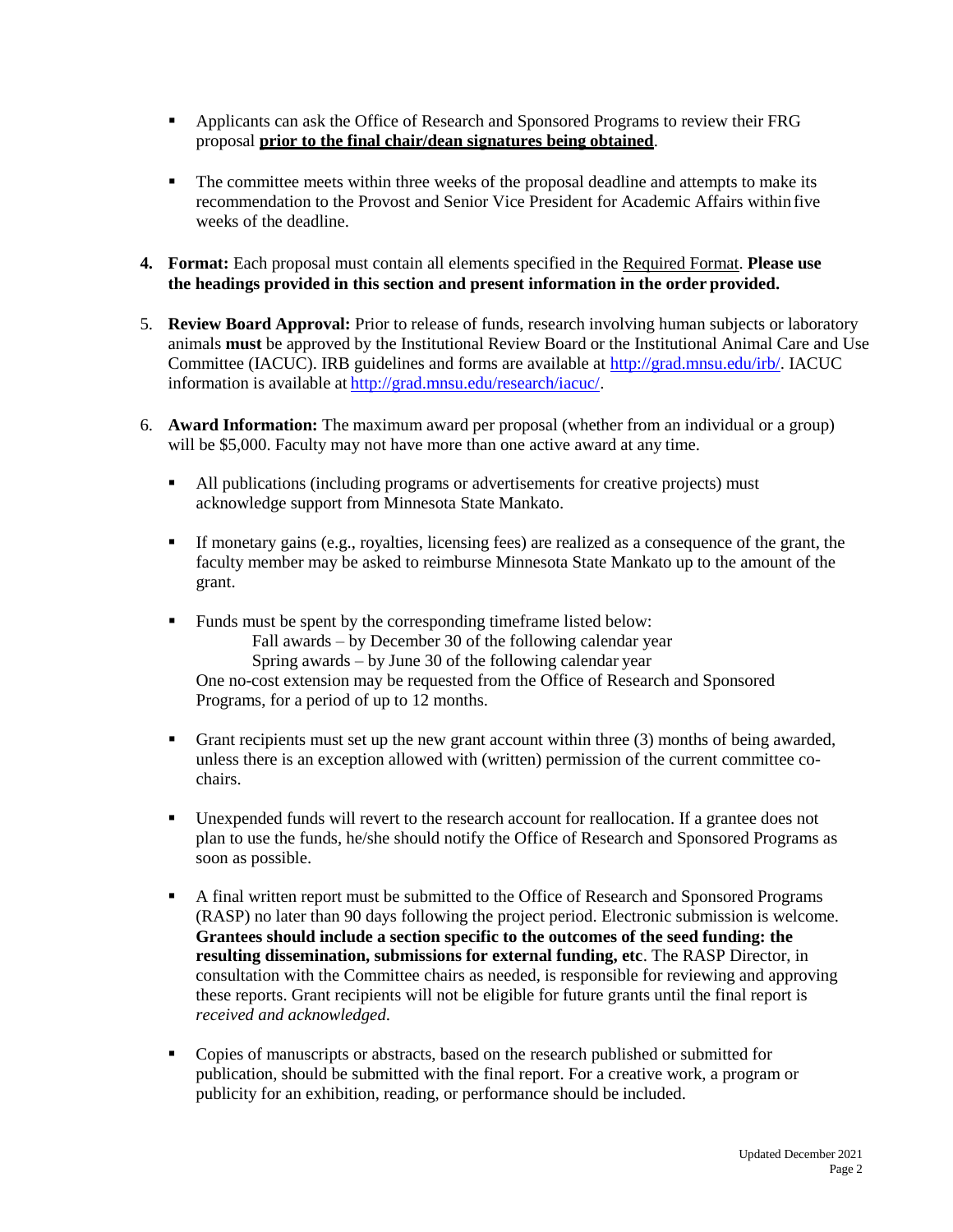## **7. Budget Guidelines: The application MUST use the budget template provided below.**

- **Applicants for Faculty Research Grants must describe how all project costs will be covered.** For example, if a grant request is \$3,000 and the project describes activities not covered in the budget, the applicant must explain how these costs will be covered so that reviewers can assess the likelihood that the applicant will have the resources needed to complete the project.
- **Institutional cost sharing:** The Faculty Research Committee encourages colleges, departments and/or programs to provide a cash or in-kind contribution on all faculty research proposals. The Faculty Research Committee views such contributions as evidence of college/departmental support and endorsement of the proposed research.
- **Allowable budget items:** Please plan your budget carefully. Budget revisions beyond 10% total change require approval by the RASP Director in consultation with the Faculty Research co-chairs. Budget revisions of more than 20% constitute a major change in project scope and will not be approved. **Allowable costs** fall into the general categories of **graduate assistants, other student labor, supplies, equipment, copying/printing, postage, travel,** and **other services**. Itemize and provide justification for expenditures in each category. Consult Table 1 for more information on allowable costs.

## **NOTES on specific budget categories:**

- **a) Student research assistants:** As you plan your budget, please refer to the University policies on student pay rates. Information on stipends and tuition remission for graduate assistants is available at the following site: [http://grad.mnsu.edu/assistantships/. I](http://grad.mnsu.edu/assistantships/)nformation on undergraduate student worker classifications and pay rates is also online: [http://www.mnsu.edu/busoff/studentpayroll/.](http://www.mnsu.edu/busoff/studentpayroll/) **Many FRG budget problems arise from confusion about student pay rates. For clarification, please contact RASP with questions.**
- b) **Equipment and supplies:** Applicants requesting equipment must provide a compelling rationale and demonstrate the need for the equipment, including evidence that this equipment is not already available elsewhere on campus. **Requests for office computers, laptop computers or computer upgrades will NOT be funded, unless documented as essential for completing research.** All equipment and supplies purchased with FRG funds will remain departmental property unless specifically assigned elsewhere.
	- Equipment purchased with FRG funds should be made available to other investigators upon completion of the originally funded research.
	- The grantee shall ensure that equipment is properly entered in the department's fixed asset inventory list.
- **c) Travel:** Applicants requesting travel funds must provide a compelling rationale and demonstrate the need for travel. All domestic, international, and local travel costs directly related to conducting the funded research or creative project are eligible budget items. Such requests must be justified in the proposal. Student travel money may be requested if students participate in the research, under the supervision of the faculty member. State guidelines, posted at [http://www.mnsu.edu/busoff/travel/, m](http://www.mnsu.edu/busoff/travel/)ust be followed. **Travel for project dissemination activities will NOT be funded.**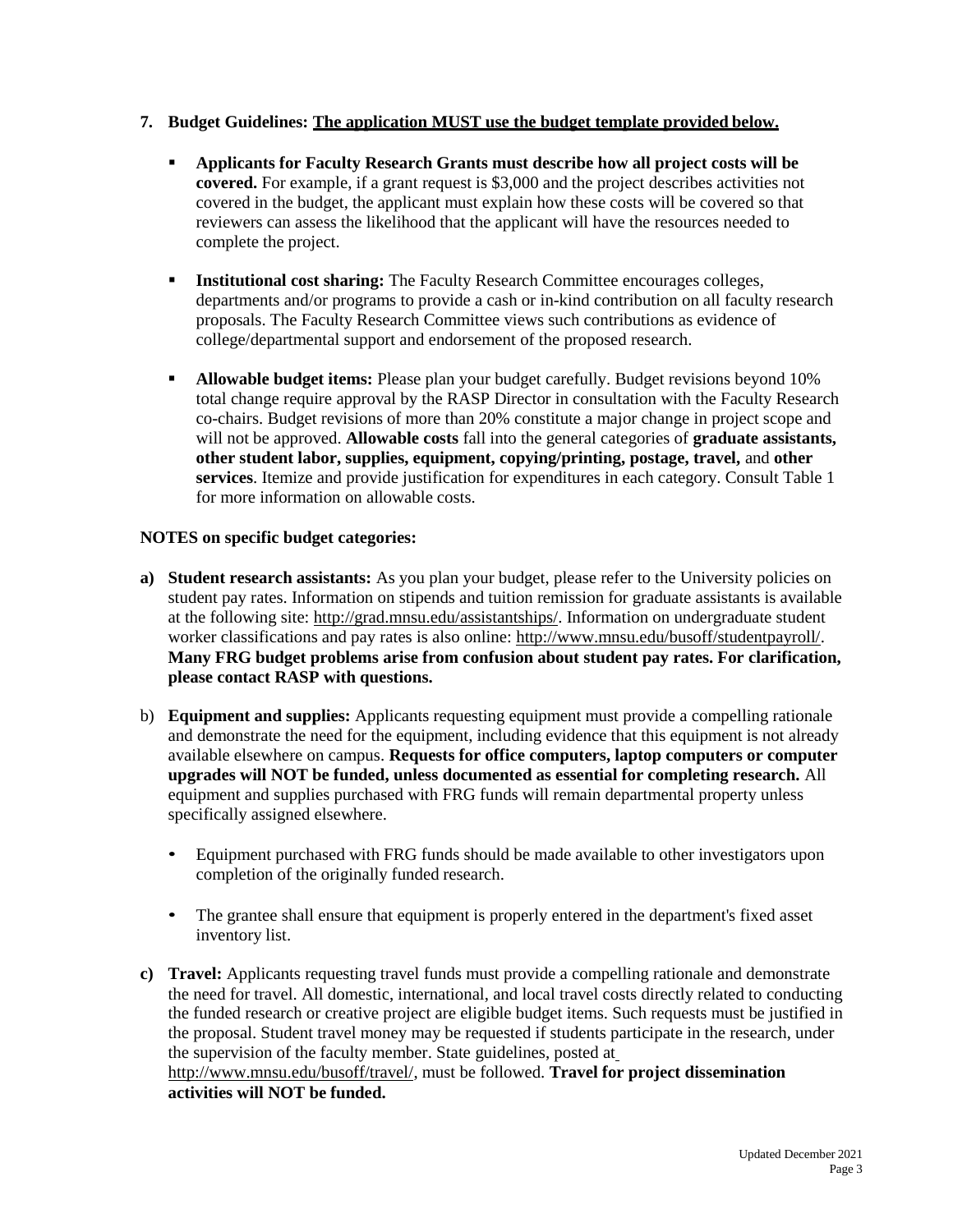- d) **Gift Cards for Research Participants that have been approved through IRB**: Any faculty member whose research participants are being reimbursed for their participation with a gift card, and their demographic information needs to remain anonymous, must follow these steps:
	- Fill out a Request to Incur Special Expenses <http://www.mnsu.edu/busoff/purchasingcard/forms/cs1407incurspecialexp082709.pdf>
	- Value of each gift card must be less than \$20
	- Fill out an IRB Confidentiality Research form (*contact RASP office for form*)

Once the forms are filled out, approved, and reconciled, the forms can be sent in a sealed envelope to RASP, Wigley Administration 325. The forms will be kept confidential, and will only be reviewed if a MnSCU audit is necessary and requested by Business Services. Please contact the RASP office for questions regarding this step if applicable.

| <b>LINE ITEM</b>                                                         | <b>ALLOWABLE EXPENSES</b>                                                                                                                                                                                                                                                                                                                                                                                                                                                                                                           | <b>DISALLOWED</b>                                                                                                       |
|--------------------------------------------------------------------------|-------------------------------------------------------------------------------------------------------------------------------------------------------------------------------------------------------------------------------------------------------------------------------------------------------------------------------------------------------------------------------------------------------------------------------------------------------------------------------------------------------------------------------------|-------------------------------------------------------------------------------------------------------------------------|
| <b>Personnel</b> (including graduate<br>assistants, other student labor) | MSU undergraduate and graduate<br>student time<br><b>Note:</b> The cost of tuition remission<br>(graduate assistant for more than 8<br>hrs/wk) must be included in the<br>budget, as well as the student wages<br>and FICA if applicable.<br>Although not encouraged, small<br>stipends may be paid to MSU<br>personnel for essential contributions<br>to the project that are clearly in excess<br>of normal contractual responsibilities<br>for that individual. Such stipends<br>must be carefully justified in the<br>proposal. | Salary, stipend, or tuition for the<br>PI/PD or co-PI/PD                                                                |
| Supplies, materials, and equipment                                       | Research and office supplies, special<br>software, non-standard equipment,<br>participant compensation (gift cards)<br>less than \$20)                                                                                                                                                                                                                                                                                                                                                                                              | Computers, iPads, tablets, laptops,<br>computer upgrades; "miscellaneous"<br>as an item or as a category                |
| Copying/printing                                                         | On-campus or off-campus specialty<br>printing and copying services                                                                                                                                                                                                                                                                                                                                                                                                                                                                  | Dissemination: page charges,<br>conference presentations,<br>performances, exhibits, and<br>intellectual property costs |
| Communication                                                            | Postage, phone                                                                                                                                                                                                                                                                                                                                                                                                                                                                                                                      | Internet access from off-campus                                                                                         |

## **Table 1. SUMMARY OF ALLOWABLE AND DISALLOWED FRG EXPENSES**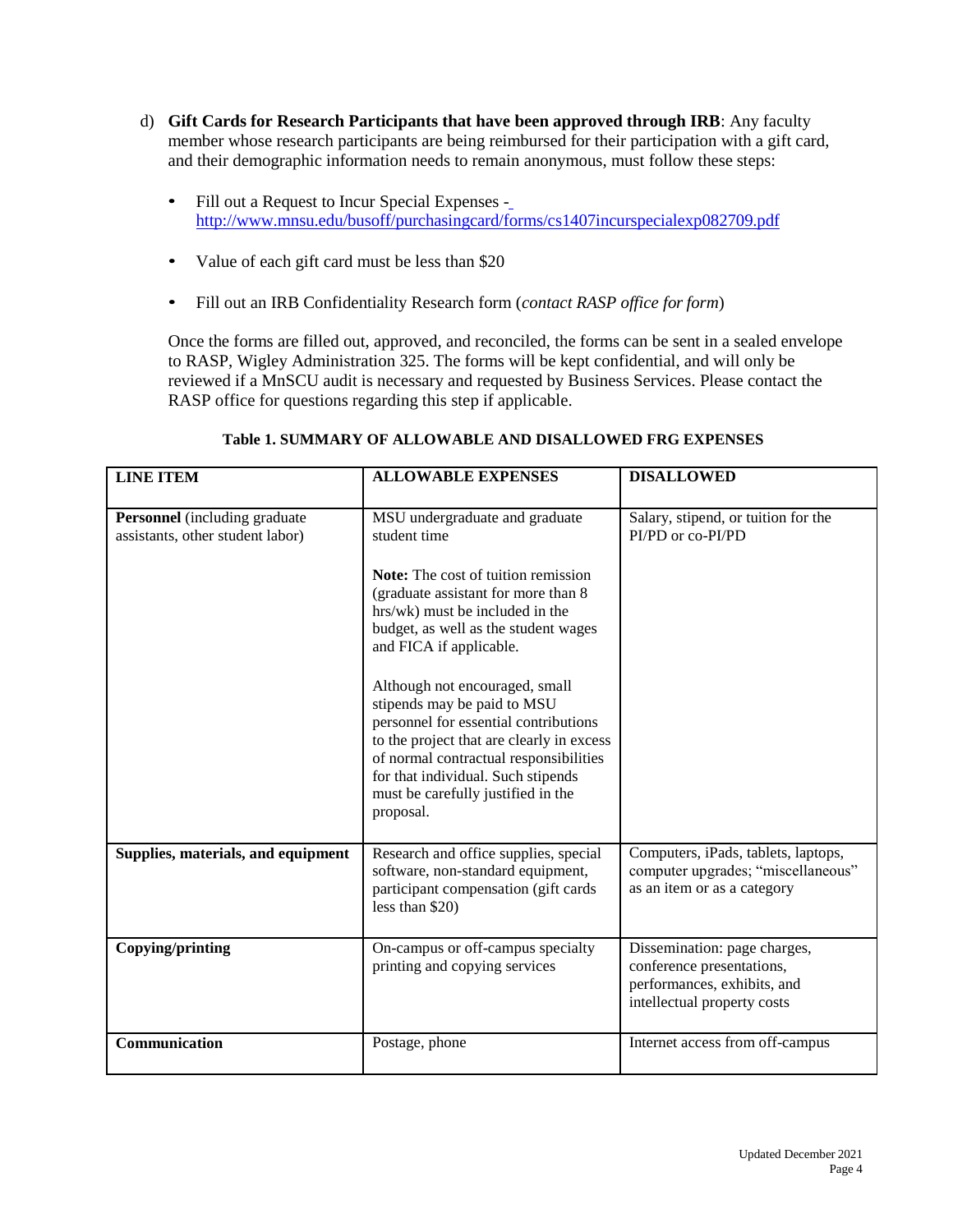| <b>Travel</b>         | Conduct of research by PI/PD and<br>supervised student research assistants                                      | Costs of traveling to and attending<br>conferences, seminars, workshops,<br>etc.         |
|-----------------------|-----------------------------------------------------------------------------------------------------------------|------------------------------------------------------------------------------------------|
| <b>Other services</b> | Non-MSU contractors with a specific<br>expertise (statistical analysis, lab<br>processing, transcription, etc.) | Services available on campus to<br>advance the proposed research or<br>creative activity |

# **REQUIRED FORMAT**

**Proposals that do not follow format requirements will be eliminated prior to Committee's review.**

- The required elements of the proposal, described below (Sections A-I), may not exceed **16 pages (excluding the cover page and checklist), using 12-point font and one-inch margins.**
	- **Sections A-G must be double-spaced**
	- Sections H-I (bibliography and vita) may be single-spaced
- **Use the headings below and present information in the order provided (A-I).**
- Up to five pages of attachments may be added, if necessary, **to a maximum total of 21 pages (excluding the cover page, checklist, and Appendix)** for the complete application. While all material relevant to determining the quality of the proposed work must be included within the 16-page body of the proposal, applicants may, as a part of the Attachments, include letters of approval from the IRB or IACUC, agreements with collaborators, samples of data collection instruments, or similar items *if they are relevant to determining the quality of the proposed work*. In addition, for those projects whose deliverables include a final product, samples of these products (such as assessment tools, screen shots of software, sample teaching modules and other project deliverables) may be placed within the Attachment section. These sample materials should be concise and relevant. Applicants are reminded that, unless listed above, additional documents should not be attached and, if included, a reviewer is under no obligation to review these materials.
- Note that figures, graphs, tables, charts, and images should be included within the 16-page body of the proposal rather than as attachments. Proposals with graphs, tables, charts, or similar items attached to the 16-page proposal will be considered over the 16-page maximum and will not be reviewed.
- All pages in Sections A-I must be numbered.
- Obtain the chair and dean signatures; submit the signed original.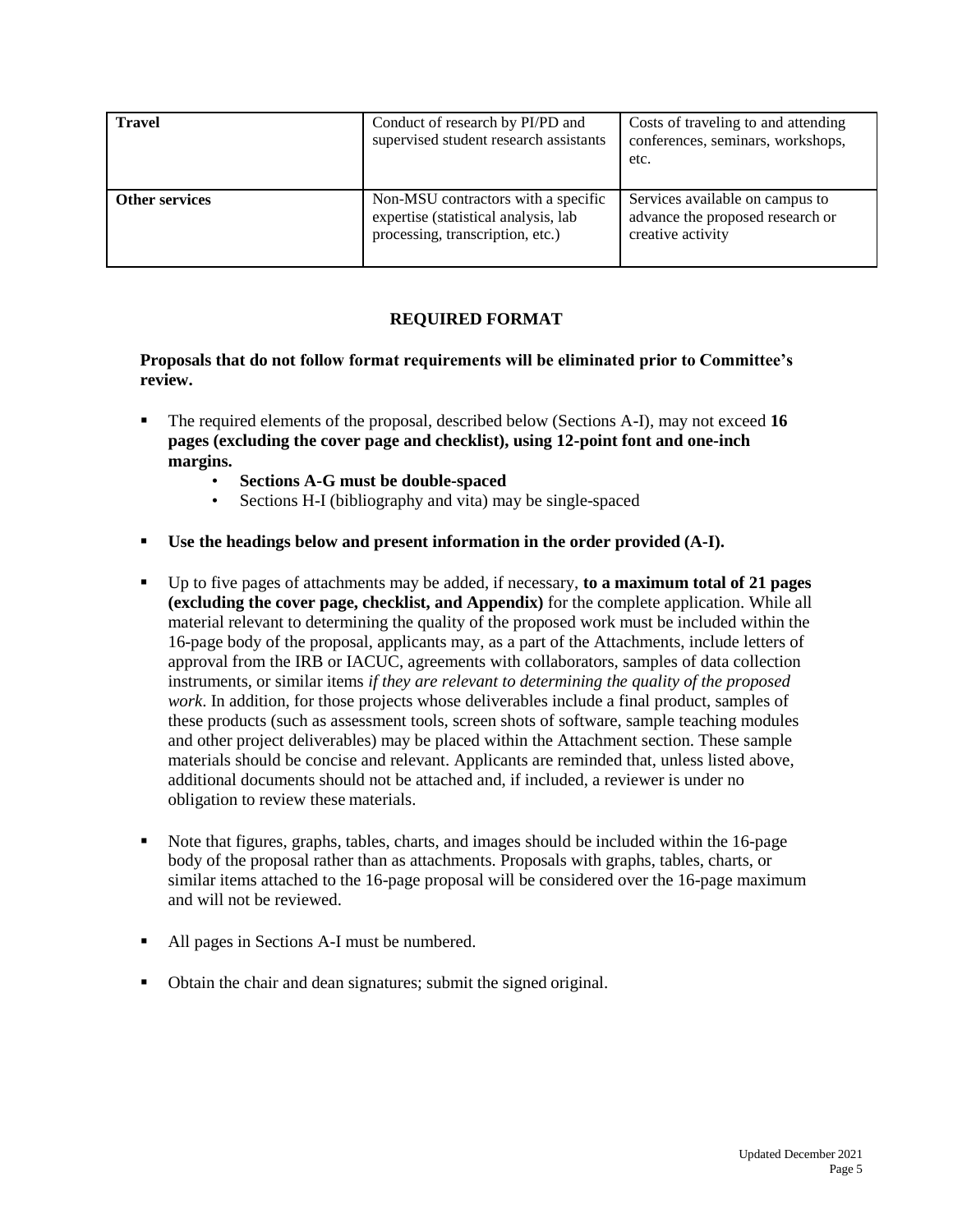## **SECTIONS OF A COMPLETE PROPOSAL**

Each College is represented on the Faculty Research Committee. **Successful proposals avoid jargon and are written in language that is clear and understandable to colleagues from a wide range of disciplines.**

### **A. COVER PAGE**

The required cover page, which must be fully completed, is attached at the end of this PDF file.

## **B. ABSTRACT**

Provide a succinct and accurate overview of the entire project (approximately 250 words) that assists reviewers in understanding the goals and importance of the proposed project.

## **C. PURPOSE / OBJECTIVES**

Begin this section with a concise statement of the general purpose and major objectives of the proposed project (the research question/focus, hypothesis, problem or work to be investigated, or aesthetic direction/technique).

## **D. SIGNIFICANCE / NEED**

**Research Projects:** Include a concise review of literature, identifying ambiguities or gaps in the literature, the need for the proposed research, and how this project will contribute to your own personal research and to your field of study. Sources referenced must be listed in a bibliography.

**Creative Projects:** Describe the developments in your discipline or the observations that stimulated the proposed project. Sources referenced must be listed in a bibliography. Explain in this section how the grant would contribute to the development of your own work.

#### **E. PROCESS FOR ATTAINMENT OF OBJECTIVES / GOALS**

This section is a precise description of the process you plan to use to accomplish your specific project objective(s). It must contain a specific timeline for completing project activities.

**Research Projects:** Include a methods/design section with details specific to your discipline (materials, texts, archival sources, equipment, protocols, etc.). If the research includes human or animal subjects, give the date of approval (and attach a copy of that letter as an appendix) or the date the protocol will be submitted for approval. If the proposed project involves collaboration or use of student research assistants, applicants must illustrate that the Principal Investigator will perform a significant amount of the work. Describe each person's role and the amount of time that will be contributed to the project. Protocols must be approved before work can begin.

**Creative Projects:** Include a description of the source materials, processes and/or techniques that will be used for your project.

# **F. DISSEMINATION OF RESULTS**

This section should detail how you plan to publicize or present your work. (Specify exhibition or performance venue[s], specific journals selected to submit an article[s] for publication, or other specific options.)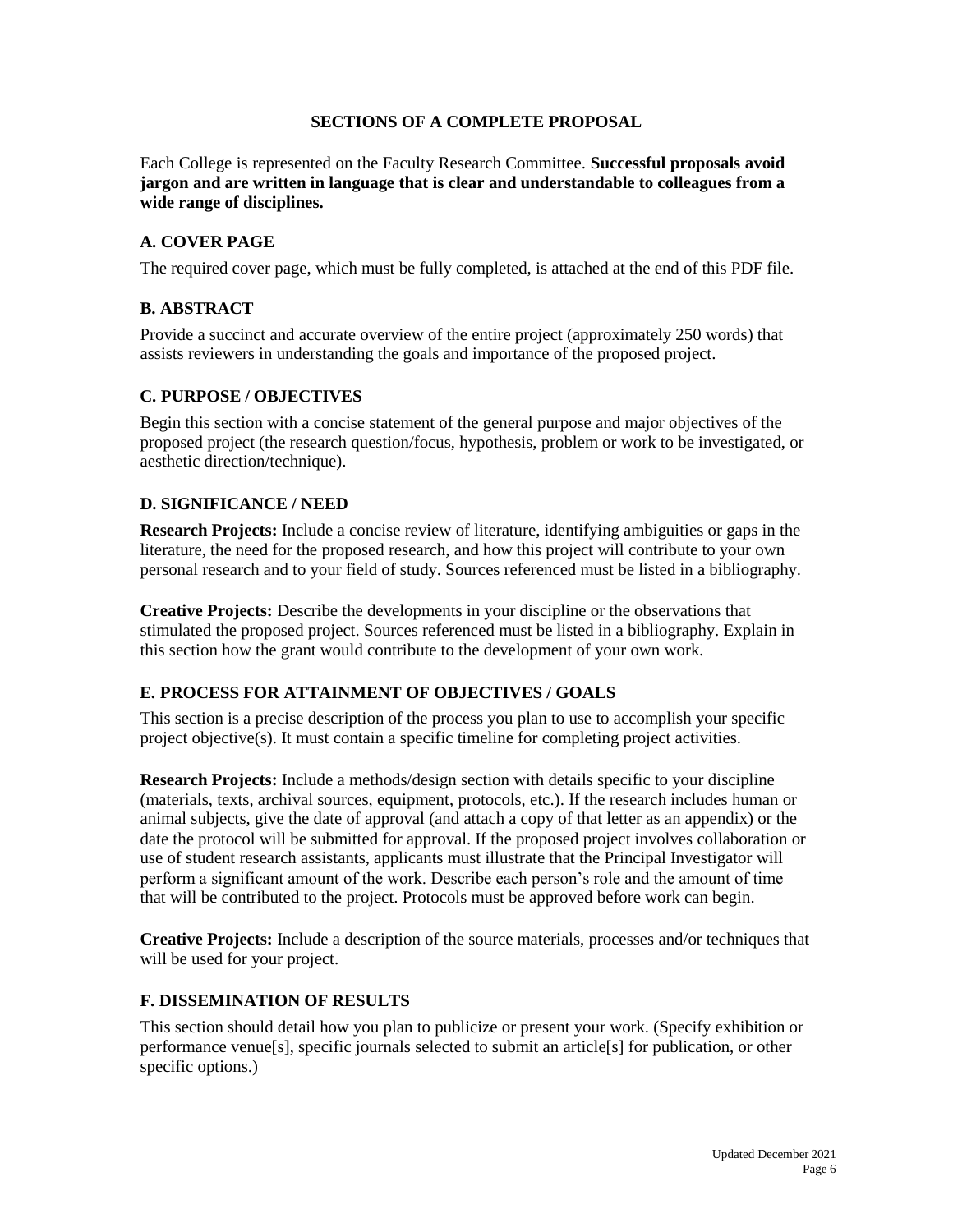# **G. PLANS FOR PURSUING AND SECURING EXTERNAL FUNDING**

This section should describe how you plan to use your FRG-funded research or creative project to pursue and secure external funding. You are encouraged to identify specific grants or other funding sources for which you intend to apply, upon completion of your research or creative project.

• Contact RASP if you would like assistance in identifying potential funding matches.

# **H. BIBLIOGRAPHY**

For scholarly research activity, provide sources pertinent to the proposal. For creative research activity, this could include books and articles, but might also consist of relevant exhibitions or performances attended.

## **I. APPLICATION VITA** (RECOMMENDED: 3 PAGES)

Reviewers look specifically for the following:

- Research and scholarly activity pertinent to the proposal.
- **Previous Faculty Research Grants, including how results were disseminated or made** public.

## **APPENDIX – does NOT count towards any of the page limitations**

#### **A. BUDGET** MUST use the format provided in the Budget Template

- Itemize the expenses required to complete your project using the following broad categories of allowable expenditures: supplies, equipment, copying/printing, postage, travel, graduate assistants and other student labor, and other services.
- **Unallowable budget items** are salary, stipend, or tuition for the PI/PD; computers; and the costs of publication, presentation, or intellectual property that might result from a project. "Miscellaneous" is not an allowable item or category. **Refer to the Budget Guidelines** for more information.
- A statement of justification or explanation must accompany each category of expenditure.
- Include an itemization of the Department and/or College contribution and ensure that this information matches the cover page of your application.
- If outside funding is required, indicate how it will be secured.

#### **B. PREVIOUS FUNDING**

If you have previously received ANY funding from this Committee, this section should describe:

- $\blacksquare$  how the current project differs from the earlier one(s),
- $\blacksquare$  an overview of the resulting dissemination for the prior FRG(s), and
- a list of submissions for external funding that came about as a result.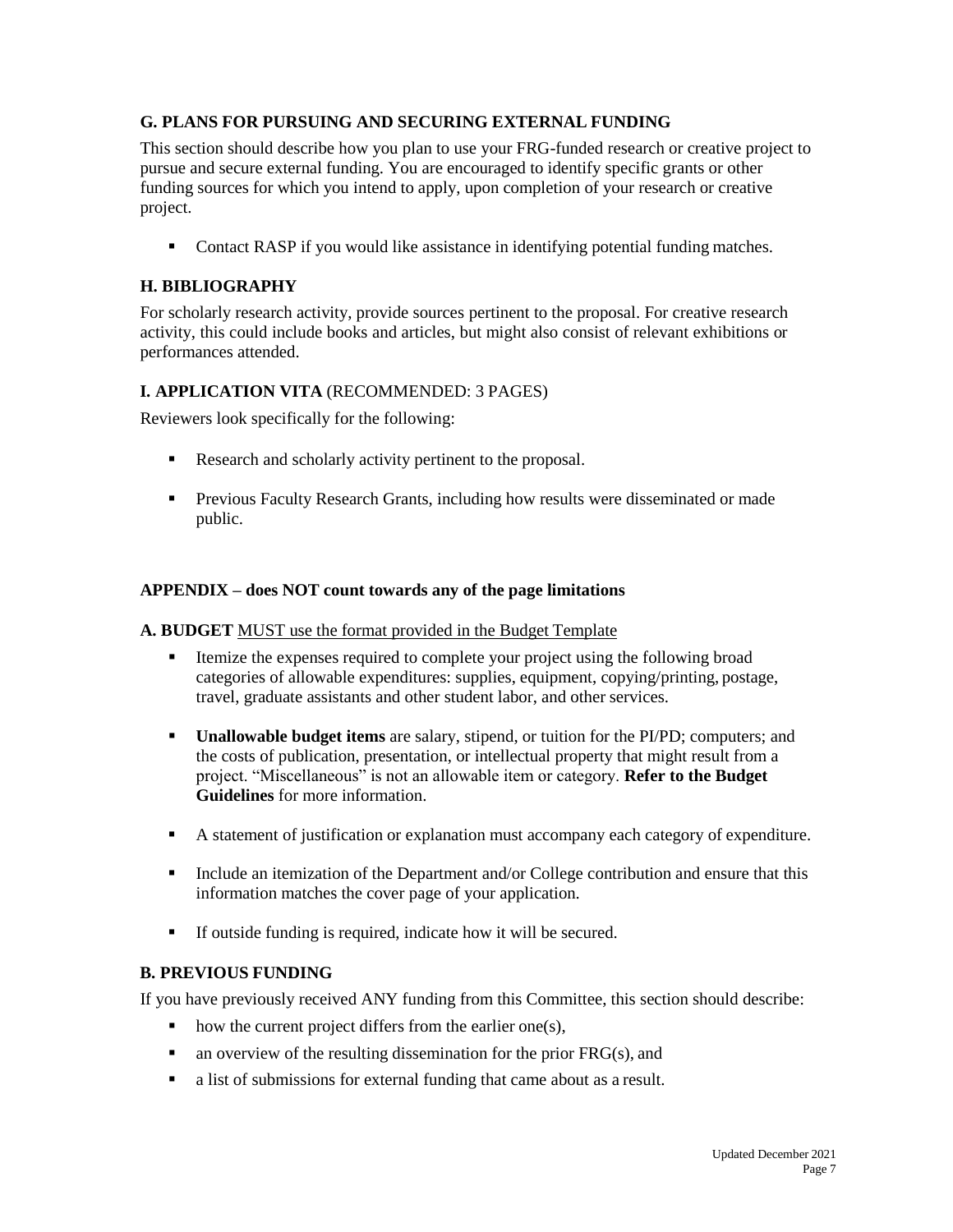#### **REQUIRED COVER PAGE**

#### **APPLICATION FOR FACULTY RESEARCH GRANT**

\*\*All sections/questions must be completed to be considered for grant award.

| Choose one:<br>[] Creative Project                                                                                                                                                                                                                                                                 |                                     |                                                                                                                                                                                                                                                                                                                                |         |      |  |
|----------------------------------------------------------------------------------------------------------------------------------------------------------------------------------------------------------------------------------------------------------------------------------------------------|-------------------------------------|--------------------------------------------------------------------------------------------------------------------------------------------------------------------------------------------------------------------------------------------------------------------------------------------------------------------------------|---------|------|--|
|                                                                                                                                                                                                                                                                                                    |                                     | Date of Last FRG Award (Semester and Year awarded) (if applicable):                                                                                                                                                                                                                                                            |         |      |  |
| [] Research Project                                                                                                                                                                                                                                                                                |                                     | Final FRG report submitted to RASP (if applicable): Yes No                                                                                                                                                                                                                                                                     |         |      |  |
|                                                                                                                                                                                                                                                                                                    |                                     |                                                                                                                                                                                                                                                                                                                                |         |      |  |
| 2. Name of Principal Investigator/Project Director:                                                                                                                                                                                                                                                |                                     |                                                                                                                                                                                                                                                                                                                                |         |      |  |
|                                                                                                                                                                                                                                                                                                    |                                     |                                                                                                                                                                                                                                                                                                                                |         |      |  |
| 5. Campus Mail Address: 6. PI/PD Campus Phone:                                                                                                                                                                                                                                                     |                                     |                                                                                                                                                                                                                                                                                                                                |         |      |  |
|                                                                                                                                                                                                                                                                                                    |                                     |                                                                                                                                                                                                                                                                                                                                |         |      |  |
| 9. Does this project involve:                                                                                                                                                                                                                                                                      |                                     |                                                                                                                                                                                                                                                                                                                                |         |      |  |
| Yes No<br>[][] human subjects?                                                                                                                                                                                                                                                                     |                                     |                                                                                                                                                                                                                                                                                                                                |         |      |  |
| [] [] animals/animal care facility?                                                                                                                                                                                                                                                                |                                     |                                                                                                                                                                                                                                                                                                                                |         |      |  |
| [][] radioactive materials?<br>[][] hazardous materials?                                                                                                                                                                                                                                           |                                     |                                                                                                                                                                                                                                                                                                                                |         |      |  |
| [ ] [ ] biological agents or toxins restricted by the USA Patriot Act?                                                                                                                                                                                                                             |                                     |                                                                                                                                                                                                                                                                                                                                |         |      |  |
|                                                                                                                                                                                                                                                                                                    | [][] copyright or patent potential? |                                                                                                                                                                                                                                                                                                                                |         |      |  |
|                                                                                                                                                                                                                                                                                                    |                                     |                                                                                                                                                                                                                                                                                                                                |         |      |  |
| [][] utilization of space not currently available to the PI/PD?<br>[] [] the purchase of equipment/instrumentation/software currently available to the PI/PD?<br>NOTE: If the answer is "yes" to any of the above questions, the investigator must attach appropriate documentation of approval or |                                     |                                                                                                                                                                                                                                                                                                                                |         |      |  |
| justification for use/purchases, including housing of animals.                                                                                                                                                                                                                                     |                                     |                                                                                                                                                                                                                                                                                                                                |         |      |  |
| <b>Checklist for Faculty:</b>                                                                                                                                                                                                                                                                      |                                     |                                                                                                                                                                                                                                                                                                                                |         |      |  |
|                                                                                                                                                                                                                                                                                                    | counted against page limit).        | Complete and attach checklist to verify proposal requirements (optional, but strongly encouraged – not                                                                                                                                                                                                                         |         |      |  |
| the budget template.                                                                                                                                                                                                                                                                               |                                     | Proposal follows format requirements: 12-point font, one-inch margins, all pages numbered, 16 pages with<br>up to 5 pages of attachments for a maximum total of 21 pages (excluding the cover page, checklist, $\&$<br>appendices) for the complete application. Sections A-G: must be double-spaced. The application must use |         |      |  |
|                                                                                                                                                                                                                                                                                                    |                                     | Proposals that do not follow format requirements will be eliminated without review.                                                                                                                                                                                                                                            |         |      |  |
|                                                                                                                                                                                                                                                                                                    |                                     | <b>SIGNATURES</b>                                                                                                                                                                                                                                                                                                              |         |      |  |
| Eligibility:                                                                                                                                                                                                                                                                                       | <b>Returning fixed term</b>         | Tenure-track                                                                                                                                                                                                                                                                                                                   | Tenured |      |  |
| <b>Department Contribution</b> (if applicable): \$<br>If CASH, Account Number:                                                                                                                                                                                                                     |                                     |                                                                                                                                                                                                                                                                                                                                |         |      |  |
| Equipment: The department acknowledges responsibility<br>for the maintenance and upkeep                                                                                                                                                                                                            |                                     |                                                                                                                                                                                                                                                                                                                                |         |      |  |
| of any equipment purchased with grant funds.                                                                                                                                                                                                                                                       |                                     |                                                                                                                                                                                                                                                                                                                                |         |      |  |
|                                                                                                                                                                                                                                                                                                    |                                     | Chairperson                                                                                                                                                                                                                                                                                                                    |         | Date |  |
| College Contribution (if applicable): \$                                                                                                                                                                                                                                                           |                                     |                                                                                                                                                                                                                                                                                                                                |         |      |  |
| If CASH, Account Number:                                                                                                                                                                                                                                                                           |                                     | Dean                                                                                                                                                                                                                                                                                                                           |         | Date |  |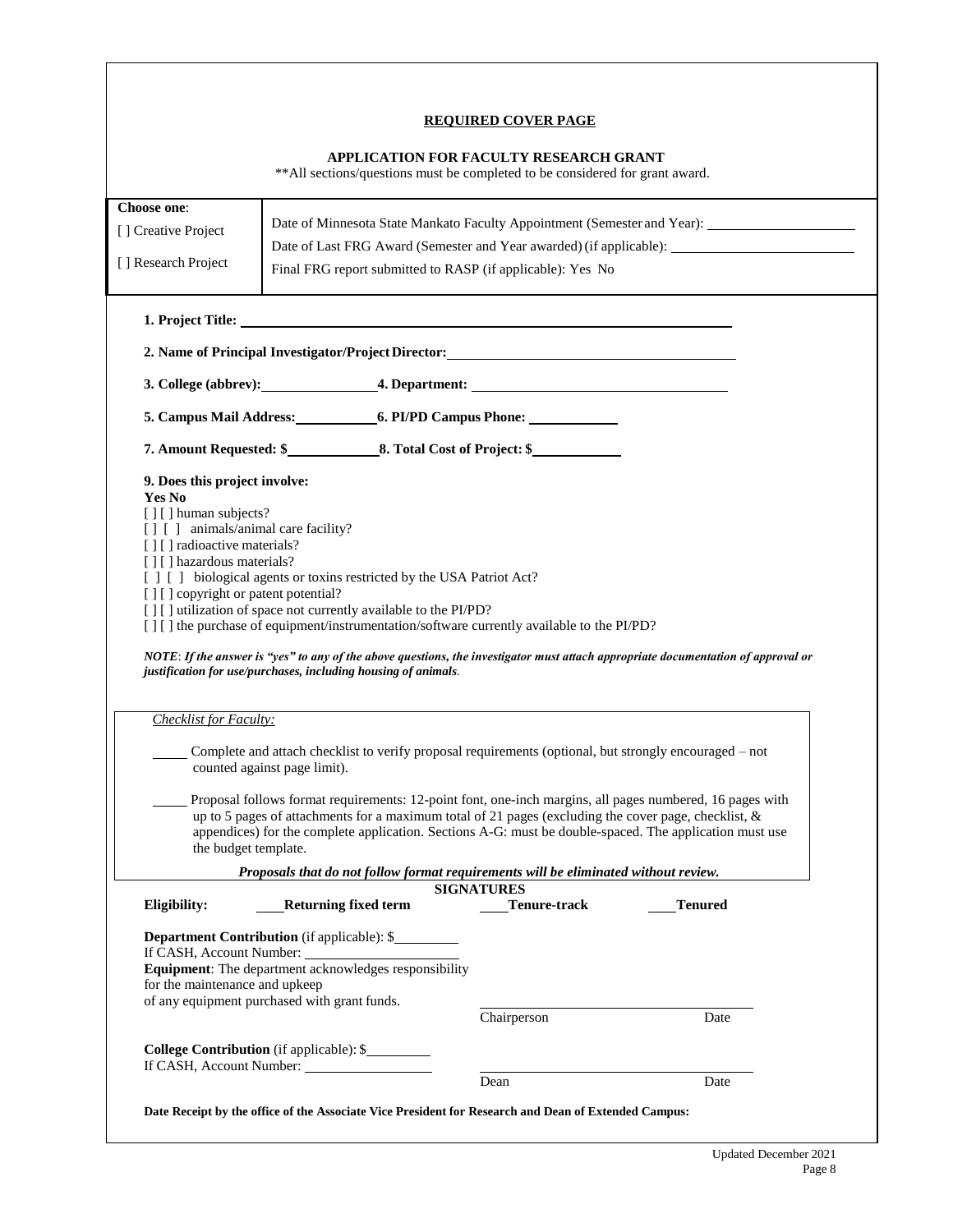# **REQUIRED BUDGET TEMPLATE FOR FACULTY RESEARCH GRANT**

| <b>CATEGORY</b>                                      | <b>FRG Request</b> | <b>Matching Funds</b> |
|------------------------------------------------------|--------------------|-----------------------|
| <b>Personnel</b>                                     |                    |                       |
| Justification:                                       |                    |                       |
|                                                      |                    |                       |
|                                                      |                    |                       |
|                                                      |                    |                       |
| Supplies, materials, and equipment<br>Justification: |                    |                       |
|                                                      |                    |                       |
|                                                      |                    |                       |
|                                                      |                    |                       |
| <b>Copying/printing</b>                              |                    |                       |
| Justification:                                       |                    |                       |
|                                                      |                    |                       |
|                                                      |                    |                       |
| Communication                                        |                    |                       |
| Justification:                                       |                    |                       |
|                                                      |                    |                       |
|                                                      |                    |                       |
|                                                      |                    |                       |
| <b>Travel</b>                                        |                    |                       |
| Justification:                                       |                    |                       |
|                                                      |                    |                       |
|                                                      |                    |                       |
| <b>Other services</b>                                |                    |                       |
| Justification:                                       |                    |                       |
|                                                      |                    |                       |
|                                                      |                    |                       |
|                                                      |                    |                       |
|                                                      |                    |                       |
| TOTAL REQUESTED; TOTAL MATCHED                       |                    |                       |
|                                                      |                    |                       |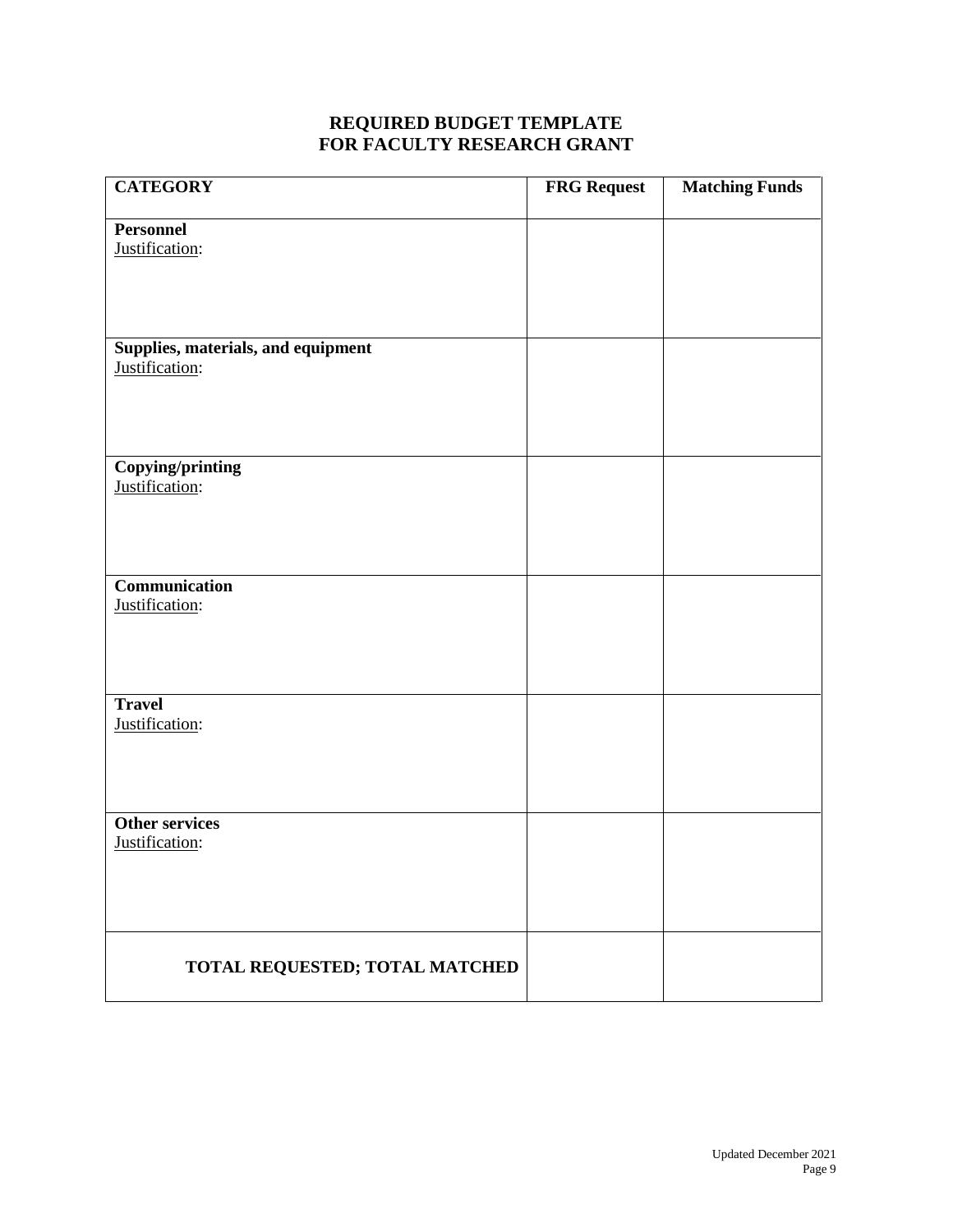#### **Checklist for Faculty Research Grant**

**The proposal package is considered for completeness and adherence to requirements. The following must be included to be eligible for all evaluation points:**

- Cover page (A)
- **Example 3** Abstract (B)
- Purpose/objectives (C)
- Significance/need (D)
- Process for attainment of objectives/goals (E)
	- Timeline and amount of time devoted to the project
	- **IRB/IACUC** submission (if applicable)
- Dissemination of results (F)
- Plans for Pursuing and Securing External Funding (G)
- Bibliography (H)
- Vita, 3 pages recommended (I)
- Appendix A: Budget, using template with only allowable expenses
- Appendix B: Previous Funding, required for Applicants with any previous FRG award(s)

#### **Proposals that do not follow format requirements will be eliminated without review.**

- Double-spaced (only sections H-I may be single spaced)
- 12-point font
- **Cone-inch margins**
- Sections B-I may not exceed 16 pages
- **May have up to 5 pages of attachments**
- Pages numbered
- Must use the budget template (as provided) for Appendix A

Electronically submit the fully signed application to Julie Joerg at [julie.joerg@mnsu.edu, O](mailto:julie.joerg@mnsu.edu)ffice of the Associate Vice President for Research and Dean of Extended Campus, by 4:30pm on the deadline day.

#### **Prior to submission: Applicants are strongly encouraged to contact their College rep for guidance.**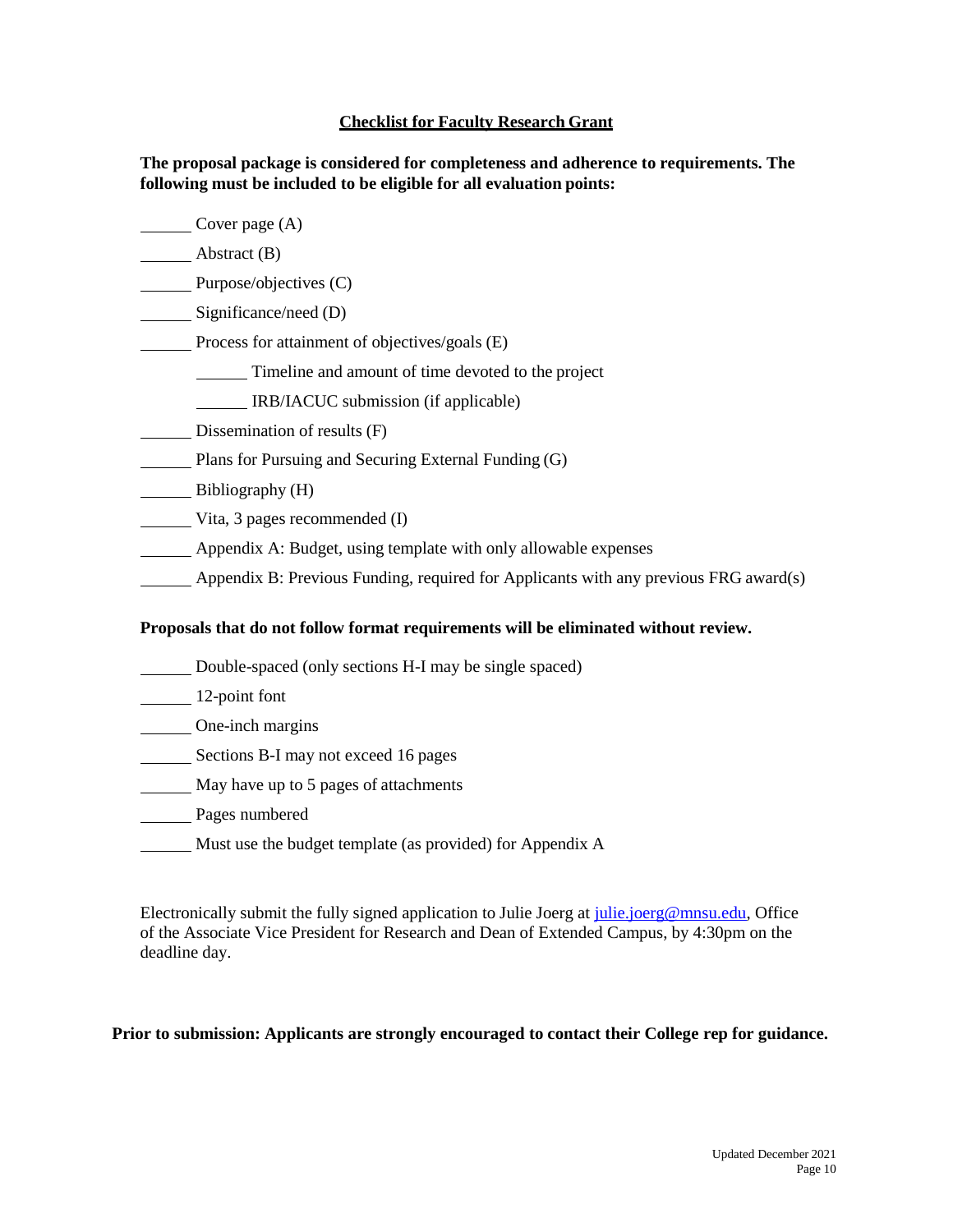# **FACULTY RESEARCH GRANT EVALUATION FORM**

|                                                                                                                                                                                                                                                                                          |  | Creative:        |                     | Research:      |   |                |
|------------------------------------------------------------------------------------------------------------------------------------------------------------------------------------------------------------------------------------------------------------------------------------------|--|------------------|---------------------|----------------|---|----------------|
|                                                                                                                                                                                                                                                                                          |  |                  |                     |                |   |                |
| Evaluator: Signature: Signature:                                                                                                                                                                                                                                                         |  |                  |                     |                |   |                |
| Please score each of the following categories by selecting the number which best describes your opinion.<br>Base your answers on this scale: 0=Low, 1=fairly low, 2=Medium, 3=Fairly High, 4=High.                                                                                       |  |                  |                     |                |   |                |
| 1. Purpose/Objectives (0-8 points)                                                                                                                                                                                                                                                       |  |                  | <u>inter</u> points |                |   |                |
| Concise, explicit expression of purpose/objectives (the basic ideas,<br>problems, or questions examined by the research are clearly explained)                                                                                                                                           |  | $\theta$         | -1                  | 2              | 3 | 4              |
| Attainability (objectives are realistic)                                                                                                                                                                                                                                                 |  | $\overline{0}$   | 1                   | $\overline{2}$ | 3 | $\overline{4}$ |
| 2. Need/Significance (0-12 points)                                                                                                                                                                                                                                                       |  | points           |                     |                |   |                |
| A. Research Project:                                                                                                                                                                                                                                                                     |  |                  |                     |                |   |                |
| Literature review is clearly related to project.                                                                                                                                                                                                                                         |  | $\overline{0}$   | 1                   | $\overline{2}$ | 3 | 4              |
| The stage or part of the research gap needing support is clearly<br>identified.                                                                                                                                                                                                          |  | $\mathbf{0}$     | $\mathbf{1}$        | $\overline{2}$ | 3 | $\overline{4}$ |
| The research project will contribute to personal scholarly knowledge<br>and learning and has intellectual merit for the discipline.                                                                                                                                                      |  | $\mathbf{0}$     | $\mathbf{1}$        | $\overline{2}$ | 3 | $\overline{4}$ |
| B. Creative Project:                                                                                                                                                                                                                                                                     |  |                  |                     |                |   |                |
| Developments in the discipline/observations, and personal<br>accomplishments are addressed.                                                                                                                                                                                              |  | $\mathbf{0}$     | 1                   | 2              | 3 | 4              |
| The stage or part of the creative project gap needing support is clearly<br>identified.                                                                                                                                                                                                  |  | $\mathbf{0}$     | $\mathbf{1}$        | $\overline{2}$ | 3 | 4              |
| The creative project will contribute to personal scholarly knowledge<br>and learning and has creative merit for the discipline.                                                                                                                                                          |  | $\mathbf{0}$     | 1                   | 2              | 3 | $\overline{4}$ |
| 3. Process for attainment of goals/objectives (0-8 points)                                                                                                                                                                                                                               |  |                  | points              |                |   |                |
| Methods are clear and relate to objectives<br>A place is outlined for the project to be conducted?<br>a.<br>Materials have been itemized?<br>b.<br>Clarified the role of involved personnel?<br>c.<br>Access has been addressed. (archives, collections, or other<br>d.<br>institutions) |  | $\boldsymbol{0}$ | 1                   | 2              | 3 | 4              |
| Timeline is specific and realistic                                                                                                                                                                                                                                                       |  | $\theta$         | 1                   | 2              | 3 | 4              |
| 4. Dissemination of Results (0-4 points)                                                                                                                                                                                                                                                 |  |                  | points              |                |   |                |
| Research Project: Intended results of the work are specified. (Plans for<br>specific publication, specific conference papers, or other means of<br>dissemination are included).                                                                                                          |  | $\mathbf{0}$     | 1                   | $\overline{2}$ | 3 | 4              |
| Creative Project: Intended outcomes of the work are specified (Plans                                                                                                                                                                                                                     |  | $\overline{0}$   | $\mathbf{1}$        | 2              | 3 | 4              |